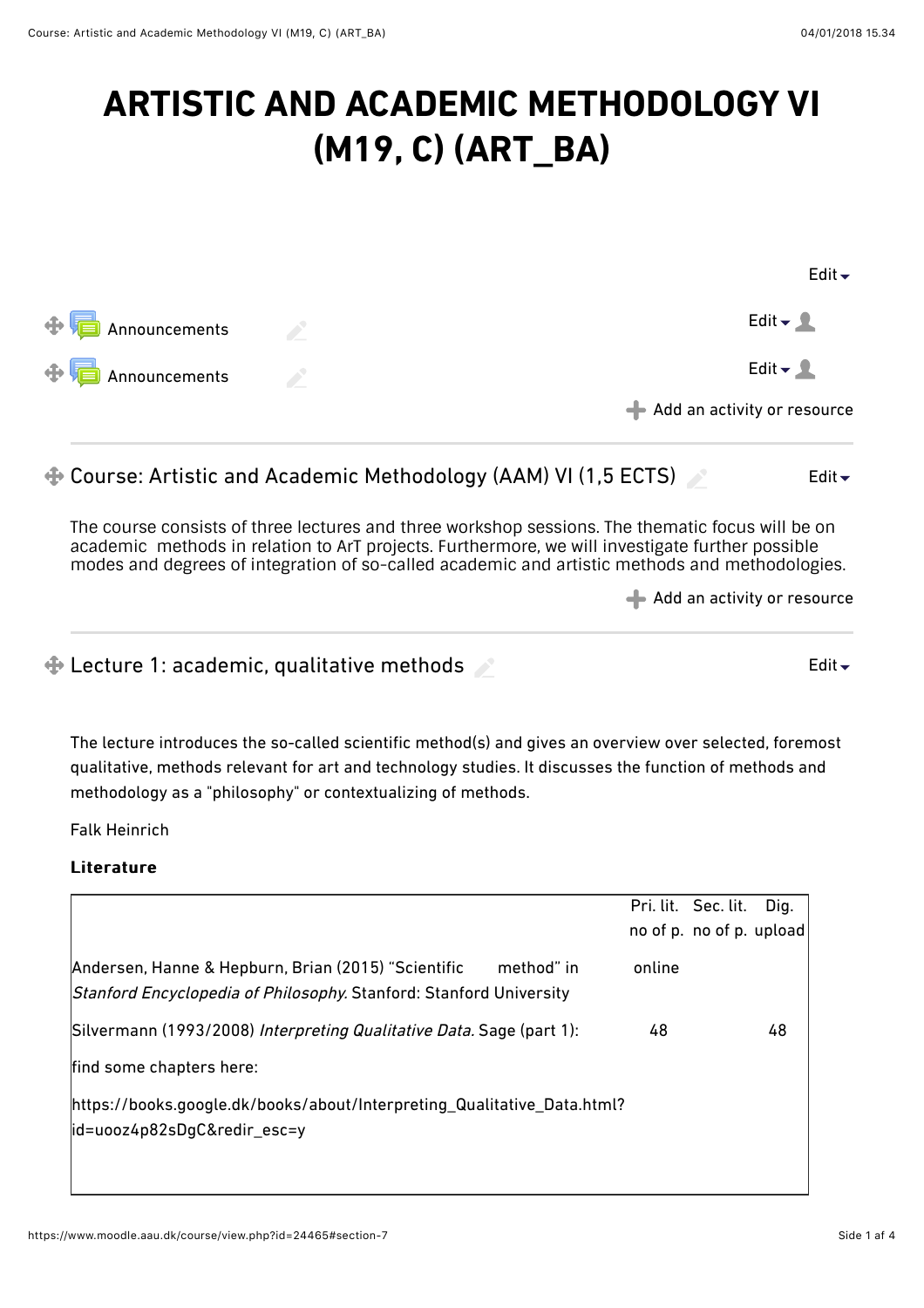| $\bigoplus$ silverman chap 6      | Edit $\overline{\phantom{a}}$                    |
|-----------------------------------|--------------------------------------------------|
| $\bigoplus$ SEP:scientific method | Edit $\blacktriangleright$                       |
|                                   | $\blacktriangleleft$ Add an activity or resource |

 $\bigoplus$  Lecture 2: obervation and interview

The lecture introduces the written text as the object of quantitative analysis.

#### **Literature**

|                                                       | Pri. lit. Sec. lit. Dig. |  |
|-------------------------------------------------------|--------------------------|--|
|                                                       | no of p. no of p. upload |  |
| Silvermann (1993/2008) Interpreting Qualitative Data. |                          |  |
| Sage (chapter 3 and 4)                                |                          |  |
|                                                       |                          |  |
|                                                       |                          |  |
|                                                       |                          |  |

[Add an activity or resource](https://www.moodle.aau.dk/course/view.php?id=24465#)

[Edit](https://www.moodle.aau.dk/course/view.php?id=24465#)  $\div$ 

## $\bigoplus$  Lecture 3: text and talk

The purpose of this session is the preparation for a one-day collaborative workshop with the above mentioned student. During the course. I will inform you about the concrete framework of the workshop, the learning goals and the responsible teachers' objectives. We will discuss contexts, discourses and methodical and methodological issues. This session must result in a method design in form of an experiment the investigates the potentials for transdisciplinary work with engineering students.

Falk Heinrich

#### Literature

Pri. lit. Sec. lit. Dig. no of p. no of p. upload [Edit](https://www.moodle.aau.dk/course/view.php?id=24465#)  $\overline{\phantom{a}}$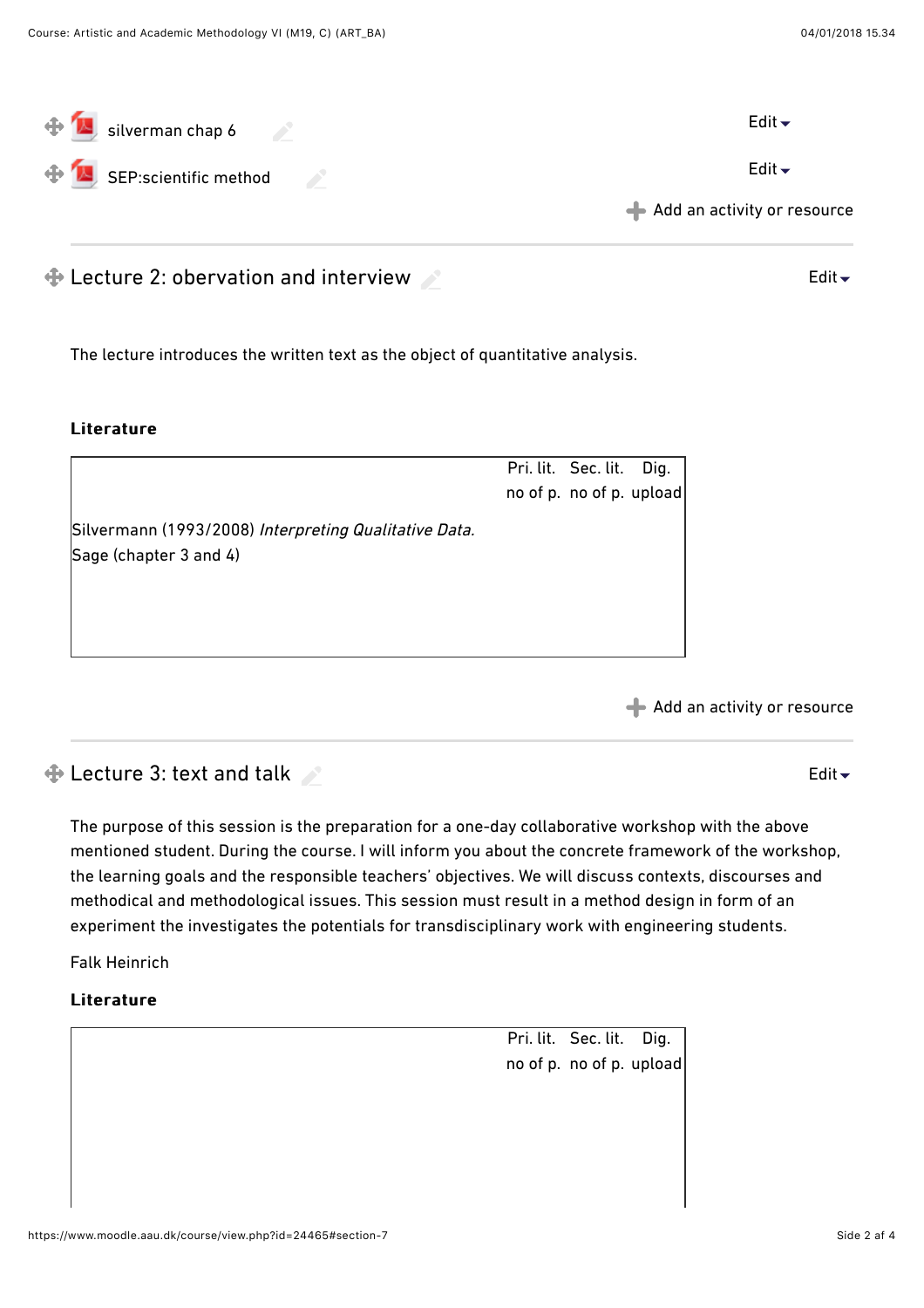| Heinrich_interlacing academ. and artistic meth .                                                                                                                                                                                                                                                                         | Edit $\blacktriangleright$                       |
|--------------------------------------------------------------------------------------------------------------------------------------------------------------------------------------------------------------------------------------------------------------------------------------------------------------------------|--------------------------------------------------|
| $\sim$ silverman chap 5                                                                                                                                                                                                                                                                                                  | Edit $\blacktriangleright$                       |
|                                                                                                                                                                                                                                                                                                                          | $\blacktriangleleft$ Add an activity or resource |
| $\clubsuit$ Workshop (4+5): A one-day workshop with student of the master programmeEdit $\triangledown$<br><b>Environmental Management &amp; Sustainability Science (8. sem 2008)</b>                                                                                                                                    |                                                  |
| ). The purpose of the workshop is to create, apply, evaluate and document transdisciplinary work.<br>Thematically, the workshop is centred around a given problem within sustainability. The objective is to<br>collaborate through accepting and understanding each other's scientific and artistic research discourses |                                                  |

and objectives, through finding concrete methods of collaboration and through documenting and analysing the work. The concrete details will be communicated prior to the workshop (see also lecture 3).

Falk Heinrich

| $\bigoplus$ Shirvastava             | Edit $\blacktriangledown$     |
|-------------------------------------|-------------------------------|
| $\oplus$ <b>M</b> <sub>curtis</sub> | Edit $\overline{\phantom{a}}$ |
|                                     | Add an activity or resource   |

# $\bigoplus$  **Lecture 6: Evaluation: How to analyse empirical material?**

The last session looks at analysis and interpretation techniques of empirical data such as video and text in order to extract valuable knowledge. As such, these methods are part of the academic field extracting a certain kind of knowledge namely discursive knowledge. But how can we trace and document aesthetic knowledge to be found in artistic artefacts and events?

### **Literature**

|                                                                                                                                                                                     | Pri. lit. Sec. lit. Dig. |    |
|-------------------------------------------------------------------------------------------------------------------------------------------------------------------------------------|--------------------------|----|
|                                                                                                                                                                                     | no of p. no of p. upload |    |
| Heewon Chang (2013). "Inidvidual and collaborative<br>autoethnography as a method" in Jones, Adams, Ellis<br>Handbook of Autoethnography. New York, London:<br>Routledge. p 107-122 |                          | 15 |

[Edit](https://www.moodle.aau.dk/course/view.php?id=24465#) $\div$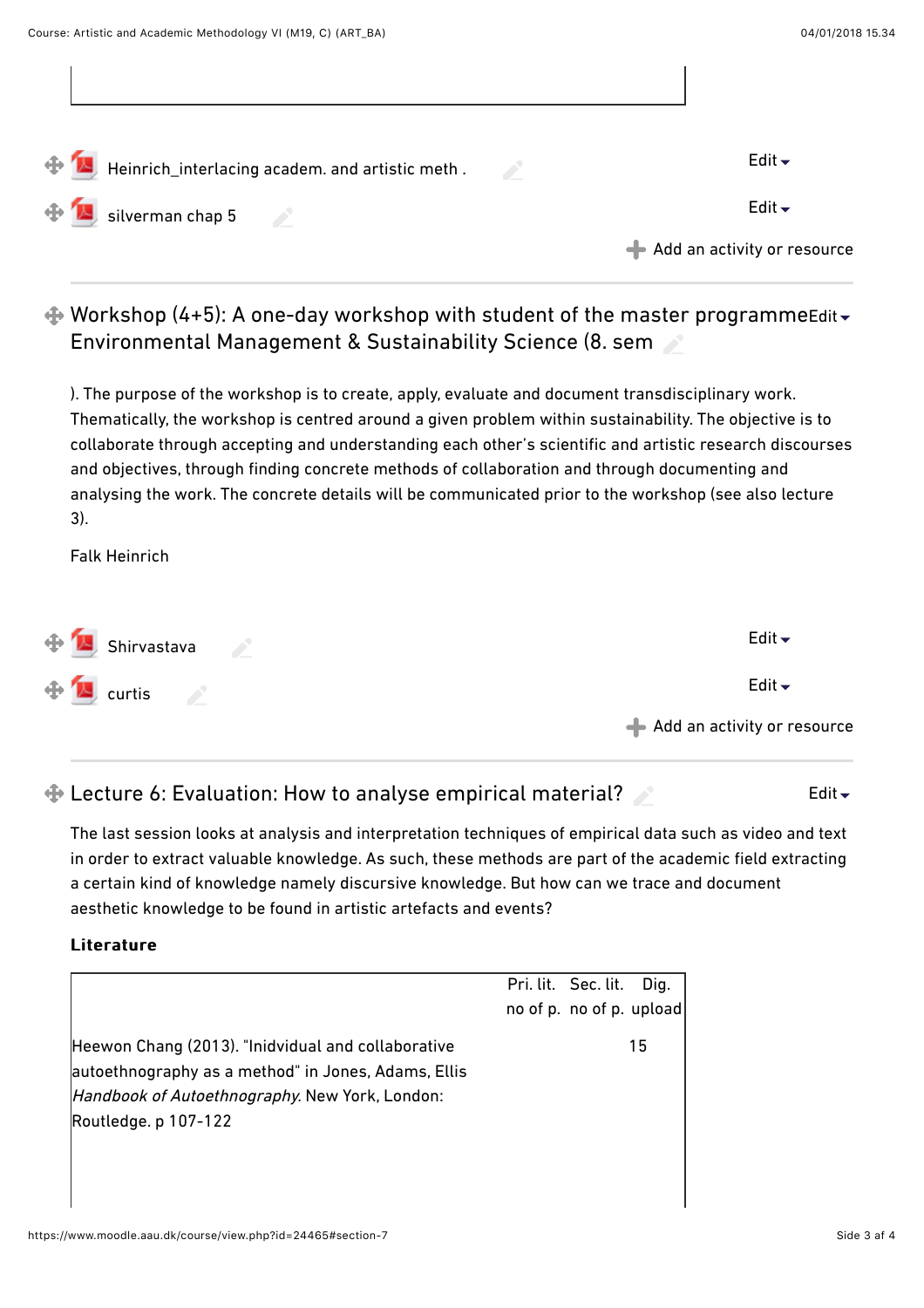| Adams, T. et al. (2015) Autoethnograph. New York: Oxford<br>University Press. Chap. 3 (p46-67) | 21                                                        |
|------------------------------------------------------------------------------------------------|-----------------------------------------------------------|
| Heewong_Autoethnography<br>$\mathcal{L}$                                                       | Edit $\blacktriangleright$                                |
| Adams Autoethnography                                                                          | Edit $\blacktriangleright$<br>Add an activity or resource |
| $\oplus$ Topic 7                                                                               | Edit $\overline{\phantom{a}}$                             |
|                                                                                                | Add an activity or resource<br>Add topics                 |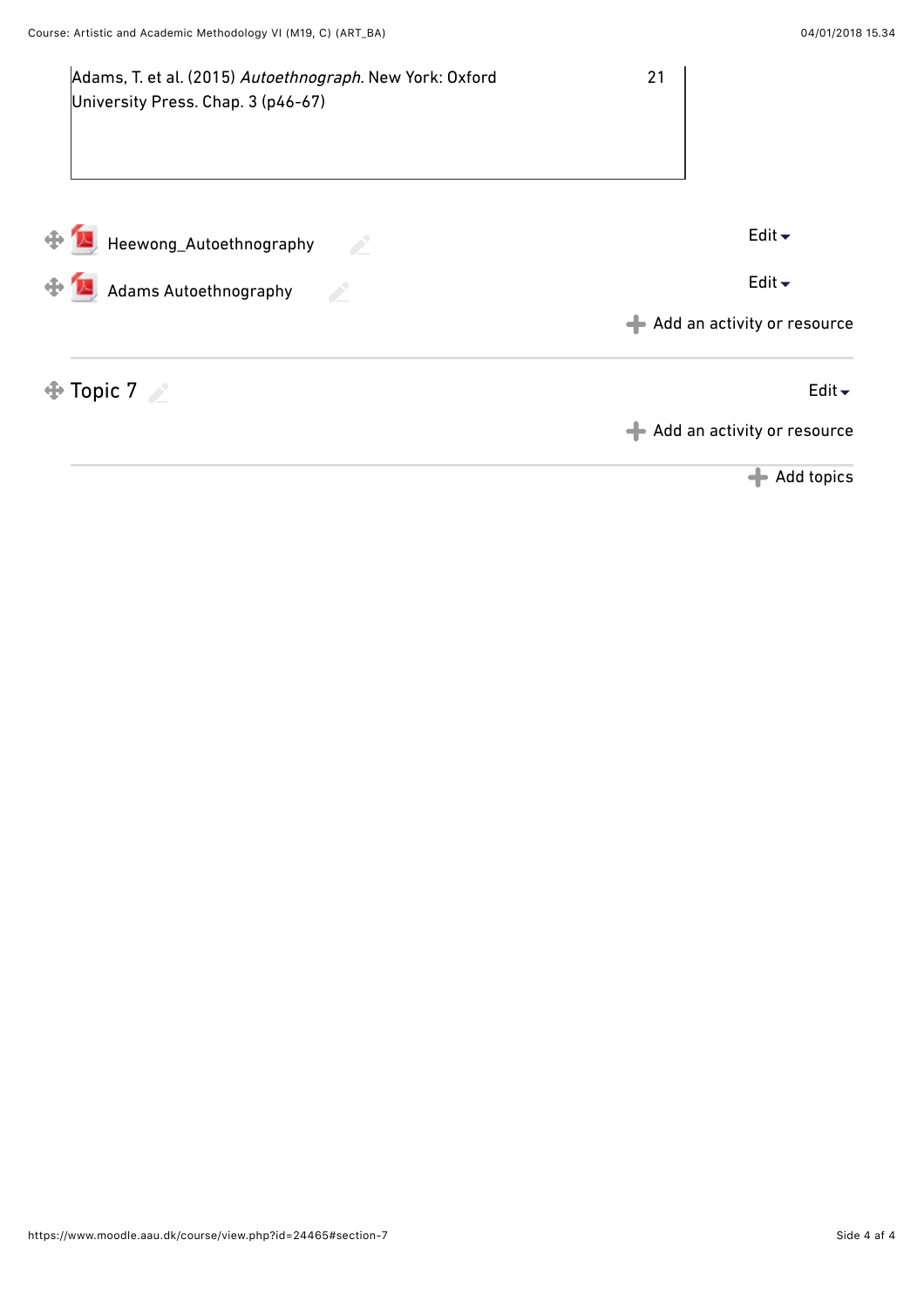# **PERFORMANCE TECHNOLOGY II (M19, C) (ART\_BA)**

[Edit](https://www.moodle.aau.dk/course/view.php?id=24462#) $\overline{\phantom{a}}$ 

[Edit](https://www.moodle.aau.dk/course/view.php?id=24462#) $\blacktriangleright$ 

 $\bigoplus$  [Announcements](https://www.moodle.aau.dk/mod/forum/view.php?id=697062)  $\qquad \qquad \bullet$  [Edit](https://www.moodle.aau.dk/course/view.php?id=24462#)  $\bullet$  2

[Add an activity or resource](https://www.moodle.aau.dk/course/view.php?id=24462#)

# $\bigoplus$  Performance Technology II

Course: Performance Technology II (1 ECTS) Purpose and goals: This course, in supporting the semester project 'Art and Technology as Experience', considers performance technology overviewing its evolution and use in impacting reception across contexts. Content explores the complex interaction between space, infrastructure, culture, and experience from a performance technology perspective. In considering experience we question the designer/academic experience, audience/spectator experience as well as the performer experience. Content is planned to enhance students' understanding of problem areas and solutions in relation to the creation of interactive artefacts, installations, and performances of artistic quality. Relationships of artistic, technical, material, contextual and functional considerations will be addressed. Performance Technology II will present from historic through to contemporary perspectives. First-person experiences will be presented and discussed ranging from artefacts (e.g. interactive products resulting from research); installations (e.g. Museums of Modern Art [including inclusive-design strategies]); Large/Small event performances (inclusive and non-traditional). The positioning of a performance technology targeting experience (creative, playful…) with a societal (problem) impact and goal (including research resulting in published patent, patented commercial product, industry start-up, national and international funded projects, …) will be shared including theoretical, methods, and analysis/evaluation (and resulting models) will be shared. This included to discus interactivity in art and performance not just for the sake of being interactive. In supporting the semester project 'Art and Technology as Experience' the aspect of experience is considered from the audience, performer, designer/creator… plus others as appropriate (e.g. stakeholders at site-specific installations or performance spaces). Course content considers audience as recipient (passive/active/interactive) – audience can be located (e.g. site-specific) or public (responding to attend via PR). It considers audience as a targeted segment e.g. children, aged, disabled (deaf, blind, physical….). Sensorial perspectives of experience targeted through technology (afecting/stimulating perceptual, cognitive, etc) are included to support. Evaluation of the experience aspects of Performance Technology will be discussed - including technologies to supplement such assessment. Students will be expected to present their project work in lectures for topics to be, as best as possible, tailored to support and thereby discussed with class shared input. By such oral and slide presentations students will gain competencies as outlined in the semester guide. Aspects of this course content utilises abstraction to study what an entity is the approach is to study what it is not (e.g. HCI embodiment). Methods in connection with the creation of installations, artefacts or performative events, as part of the experience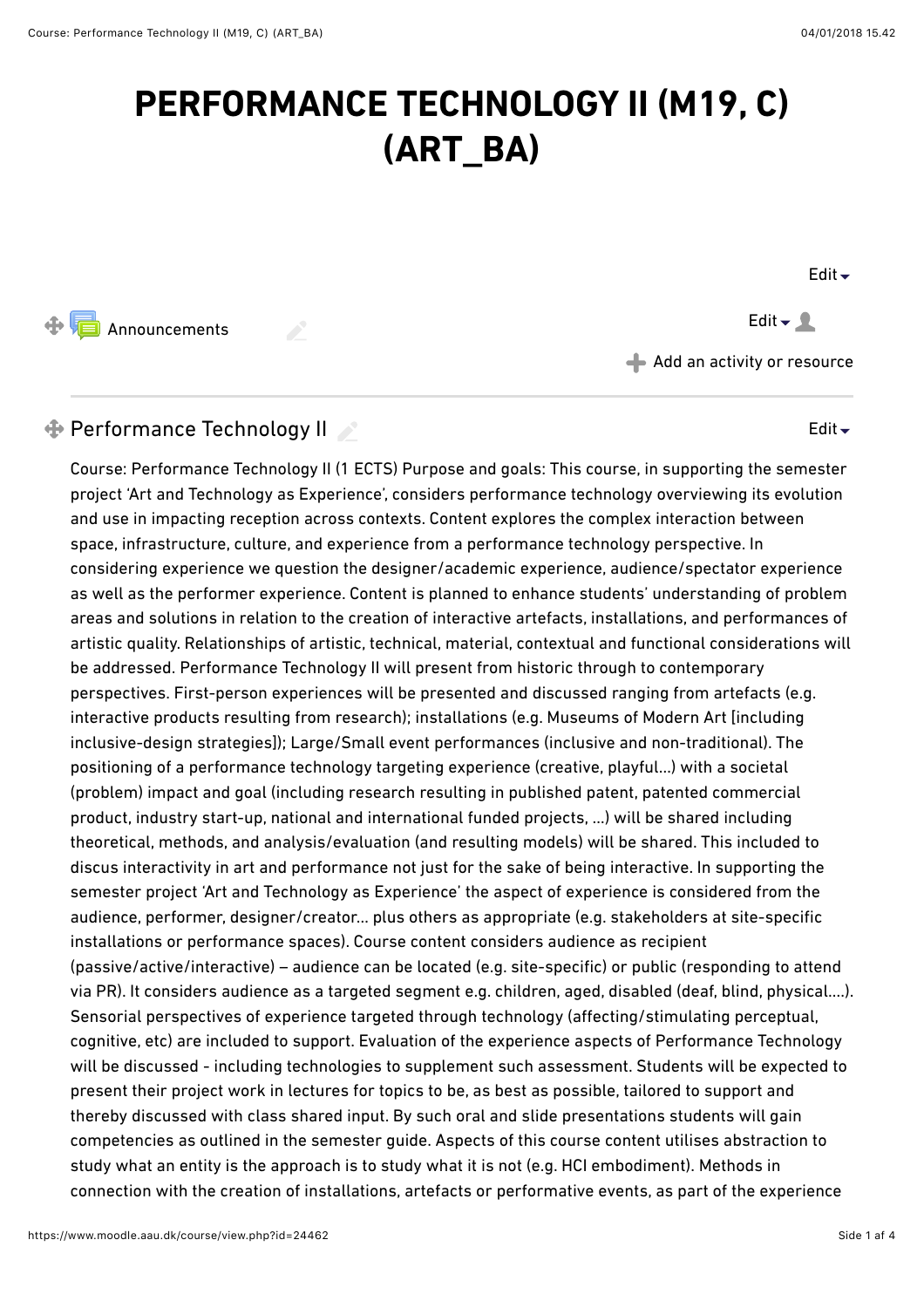culture, are presented. Literature: Title Authors ISBN: Slides and other resources will be made available on Moodle as required (tbc). Documents produced from this course may be included as part of the final report, but need to be identified as content from this course. Course detail. Lecture 1: Historical perspectives on Performance Technology: identifying needs and formulating solutions Lecturer: Anthony Brooks (Tony) Literature Primary literature page #s Mulder, Axel G.E. (1994). Human Movement Tracking Technology. Technical Report, NSERC Hand Centered Studies of Human Movement project (paper) 3-14 Youngblood, G. (1970) Expanded Cinema www.vasulka.org/Kitchen/PDF\_ExpandedCinema/book.pdf Selected Packer, R. & Jordan, K. (2001) Multimedia: From Wagner to Virtual Reality – see also http://www.w2vr.com/project.html Selected Grifths, D.C. (2013) Virtual ascendance : video games and the remaking of reality. Chapter 12 "It's William Gibson's world, we're just living it 165-171 Goldberg, R. (2011) Performance Art: From Futurism to the Present (3rd edition) Selected Krueger, M. (2002) Perspective. Badiqué et al (2002) Entertainment Applications of Virtual Environments Blade, R.A. & Padgett, M.L. (2002) Virtual Environments: History & Profession Bliss et al (2002) Human Performance Measurement in Virtual Environments In Stanney, K. (2002) Handbook of Virtual Environments: Design, Implementation, and Applications, Lawrence Erlbaum. xv-xvii 1143-1166 1167-1177 749-774  $\blacktriangleleft$  [Add an activity or resource](https://www.moodle.aau.dk/course/view.php?id=24462#)

## $\bigoplus$  Lecture 1 [Edit](https://www.moodle.aau.dk/course/view.php?id=24462#) $\bigstar$

#### **Hidden from students**

Lecture 1: Historical perspectives on Performance Technology: identifying needs and formulating solutions Lecturer: Anthony Brooks (Tony) Literature Primary literature page #s Mulder, Axel G.E. (1994). Human Movement Tracking Technology. Technical Report, NSERC Hand Centered Studies of Human Movement project (paper) 3-14 Youngblood, G. (1970) Expanded Cinema www.vasulka.org/Kitchen/PDF\_ExpandedCinema/book.pdf Selected Packer, R. & Jordan, K. (2001) Multimedia: From Wagner to Virtual Reality – see also http://www.w2vr.com/project.html Selected Grifths, D.C. (2013) Virtual ascendance : video games and the remaking of reality. Chapter 12 "It's William Gibson's world, we're just living it 165-171 Goldberg, R. (2011) Performance Art: From Futurism to the Present (3rd edition) Selected Krueger, M. (2002) Perspective. Badiqué et al (2002) Entertainment Applications of Virtual Environments Blade, R.A. & Padgett, M.L. (2002) Virtual Environments: History & Profession Bliss et al (2002) Human Performance Measurement in Virtual Environments In Stanney, K. (2002) Handbook of Virtual Environments: Design, Implementation, and Applications, Lawrence Erlbaum. xv-xvii 1143-1166 1167-1177 749-774

[Add an activity or resource](https://www.moodle.aau.dk/course/view.php?id=24462#)

| $\bf \bm{\Phi}$ Conceptual Framework               | Edit $\overline{\phantom{a}}$                    |
|----------------------------------------------------|--------------------------------------------------|
| <b>Hidden from students</b><br>СF                  |                                                  |
| $\bigoplus$ Conceptual Framework<br><b>Service</b> | Edit $\blacktriangleright$                       |
|                                                    | $\blacktriangleleft$ Add an activity or resource |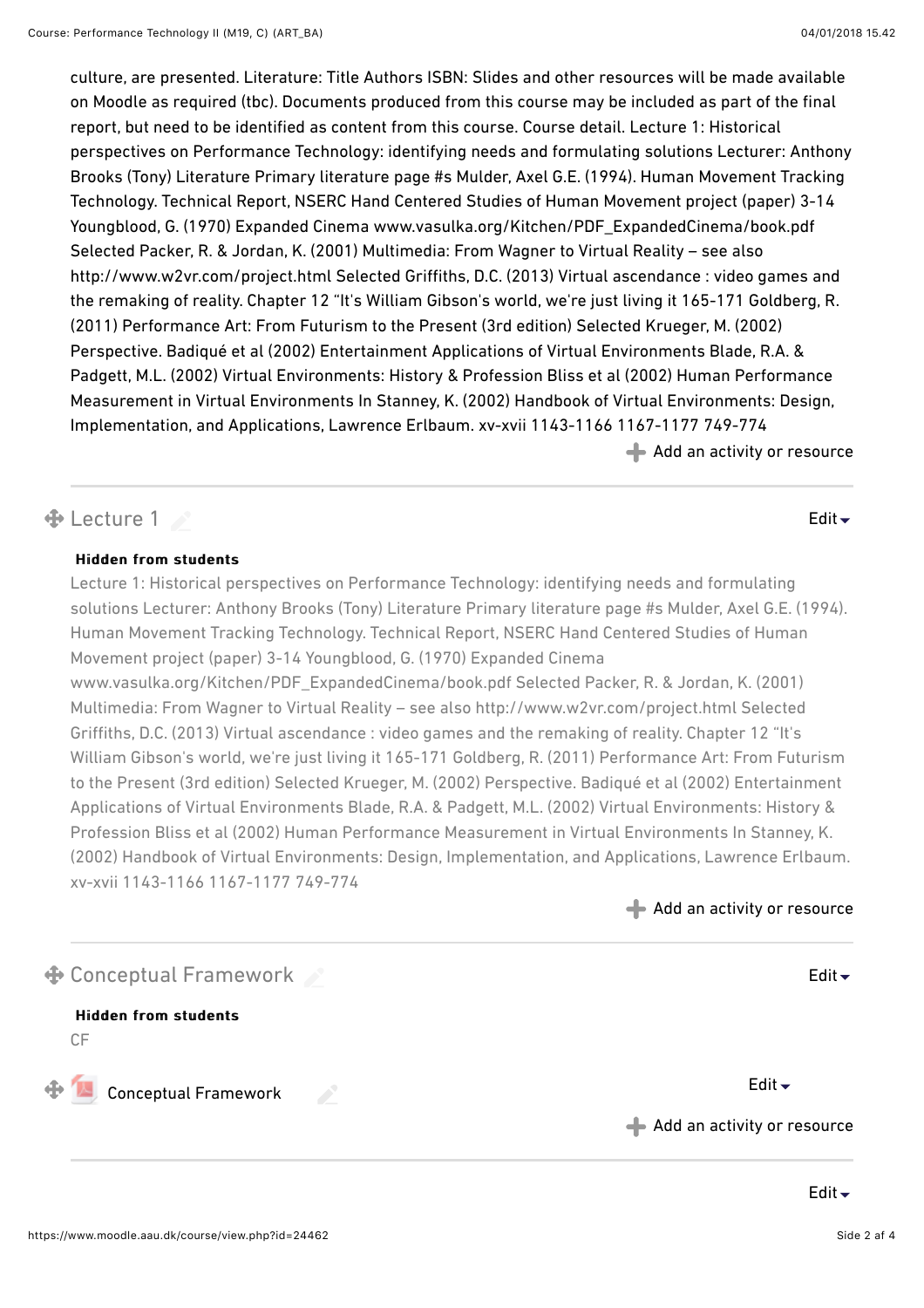| $\bigoplus$ Extending bodies             |                                                                                                                                                                    |                                                  |
|------------------------------------------|--------------------------------------------------------------------------------------------------------------------------------------------------------------------|--------------------------------------------------|
| <b>Hidden from students</b>              |                                                                                                                                                                    |                                                  |
|                                          | <b>Extending bodies</b>                                                                                                                                            |                                                  |
|                                          | <b>Extending bodies</b>                                                                                                                                            | Edit $\overline{\phantom{a}}$                    |
|                                          |                                                                                                                                                                    | $\blacktriangleleft$ Add an activity or resource |
|                                          | <b><math>\bigoplus</math></b> Spaces of Interaction, Places for Experience: Synthesis Lectures on Human- Edit <del>.</del><br><b>Centered Informatics (Benyon)</b> |                                                  |
| <b>Hidden from students</b>              |                                                                                                                                                                    |                                                  |
|                                          | Spaces of Interaction, Places for Experience: Synthesis Lectures on Human-Centered Informatics                                                                     |                                                  |
|                                          | Spaces of Interaction, Places for Experience: Synthesis<br>Lectures on Human-Centered Informatics                                                                  | Edit $\overline{\phantom{a}}$                    |
|                                          |                                                                                                                                                                    | Add an activity or resource                      |
| $\bigoplus$ Audience                     |                                                                                                                                                                    | Edit $\blacktriangleright$                       |
| <b>Hidden from students</b><br>Radbourne |                                                                                                                                                                    |                                                  |
|                                          | Audience experience article (Radbourne)                                                                                                                            | Edit $\blacktriangleright$                       |
|                                          | Listening to the Audience: Methods for a New Era of Audience<br>Research (Katya Johanson)<br><b>Contract Contract</b>                                              | Edit $\blacktriangleright$                       |
|                                          |                                                                                                                                                                    | Add an activity or resource                      |
| $\bigoplus$ Topic 7                      |                                                                                                                                                                    | Edit $\blacktriangleright$                       |
| <b>Hidden from students</b>              |                                                                                                                                                                    | Add an activity or resource                      |
| $\bigoplus$ Topic 8                      |                                                                                                                                                                    | Edit $\overline{\phantom{a}}$                    |
| <b>Hidden from students</b>              |                                                                                                                                                                    | $\blacktriangleleft$ Add an activity or resource |
| Topic 9                                  |                                                                                                                                                                    | Edit $\blacktriangleright$                       |

#### **Hidden from students**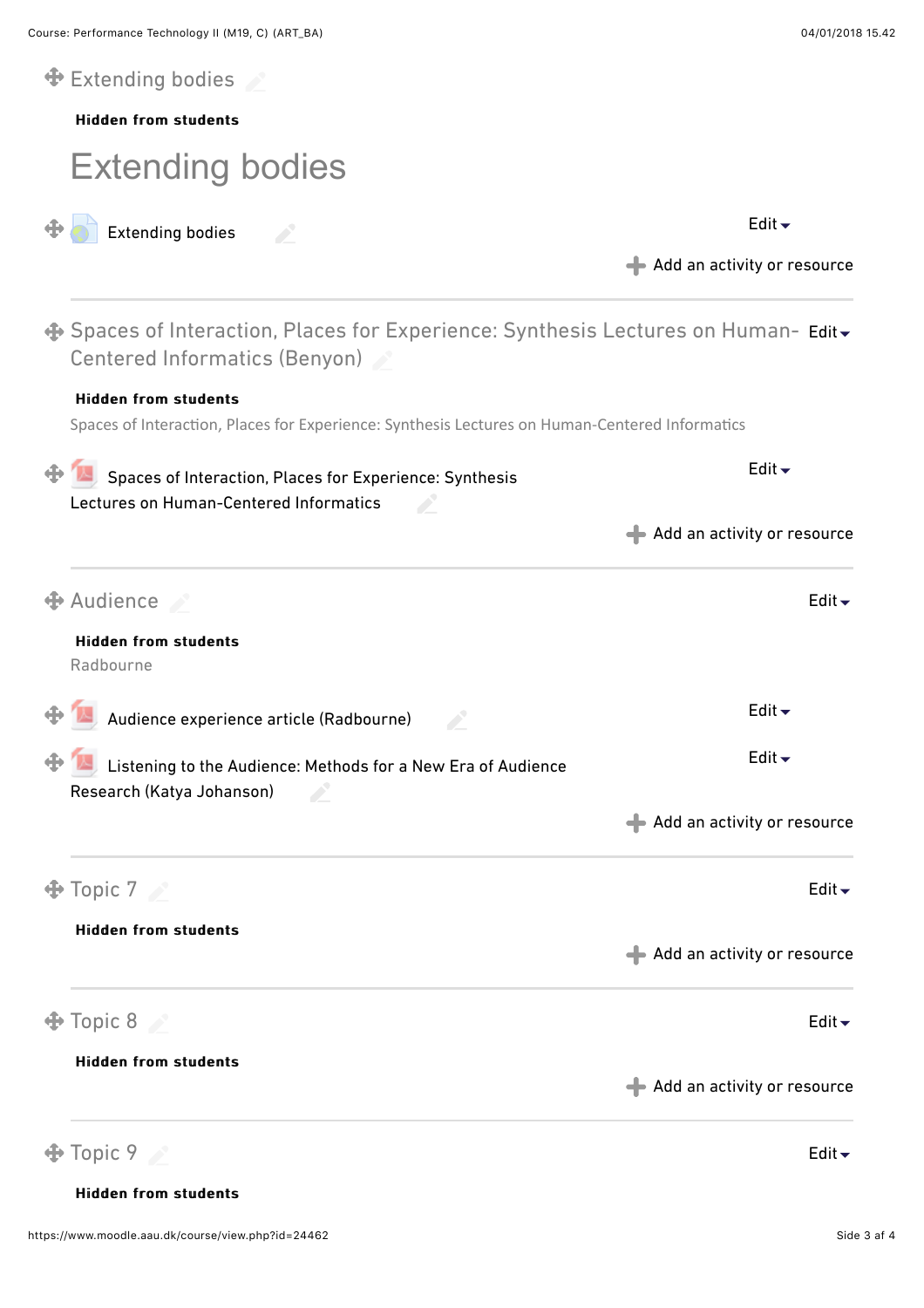[Add an activity or resource](https://www.moodle.aau.dk/course/view.php?id=24462#)

# $\bigoplus$  Topic 10  $\bigotimes$

#### Hidden from students Hidden from students

[Add an activity or resource](https://www.moodle.aau.dk/course/view.php?id=24462#)

[Add topics](https://www.moodle.aau.dk/course/changenumsections.php?courseid=24462&insertsection=0&sesskey=ljCft9ryf1§ionreturn=0)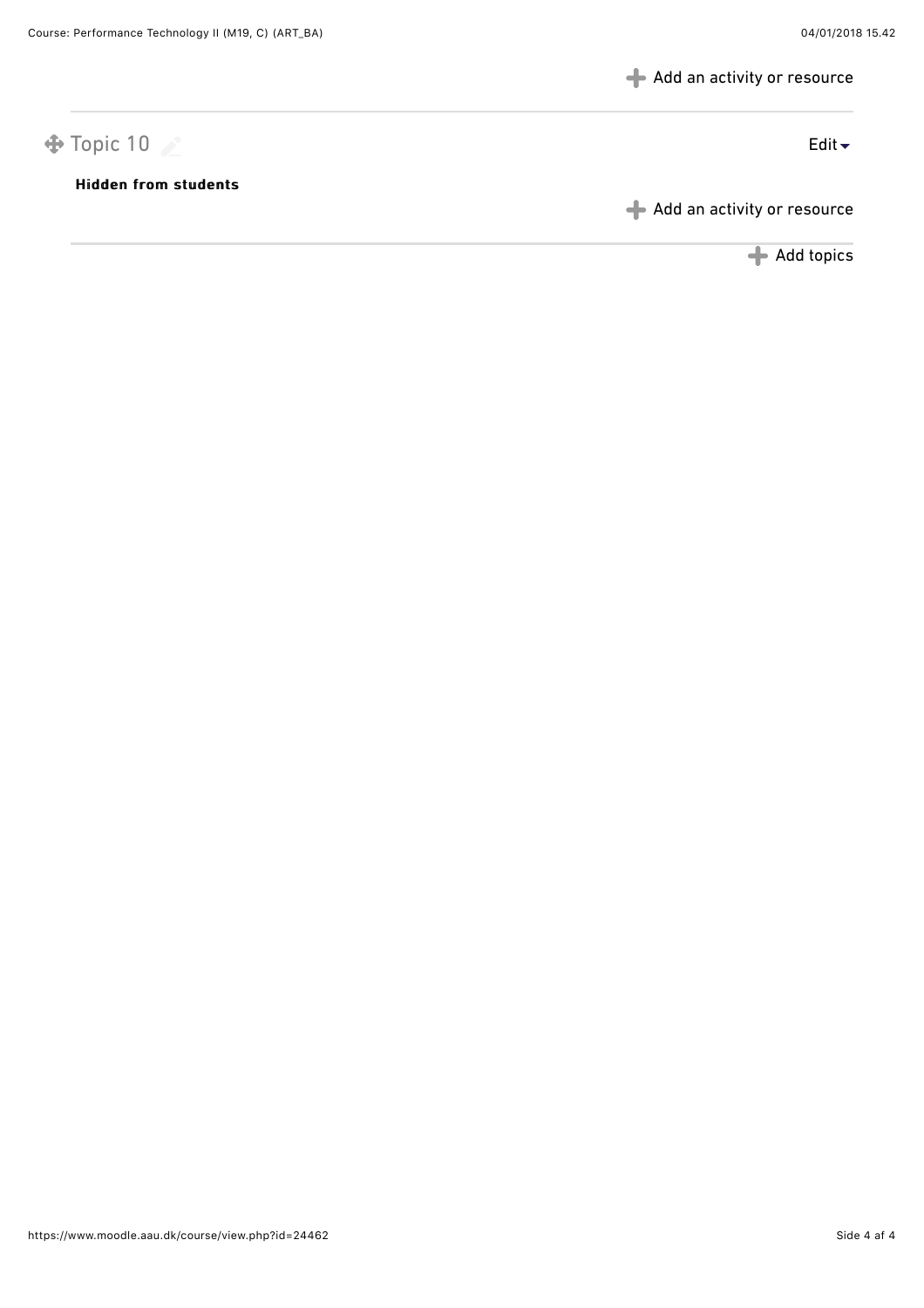# **THEORY AND PHILOSOPHY OF EXPERIENCE (M19, C) (ART\_BA)**

[Edit](https://www.moodle.aau.dk/course/view.php?id=24464#) $\overline{\phantom{a}}$ 

[Announcements](https://www.moodle.aau.dk/mod/forum/view.php?id=709530)  $\blacksquare$  $\oplus$ 

[Add an activity or resource](https://www.moodle.aau.dk/course/view.php?id=24464#)

# $\bigoplus$  Topic 1

[Edit](https://www.moodle.aau.dk/course/view.php?id=24464#) $\sim$ 

Lecture: Experience and Aesthetics

The concept of experience encompasses a wide range of meanings and events. It can refer to events afect us momentarily as well as something that we learn from and which forms us as person, and thus constitutes practical knowledge. Experience and aesthetics have a long history of mutual relation – the aesthetic product or event can affect us in many ways, from evoking pleasure or some emotional response to profoundly changing our understanding of an object or phenomena.

### Elizabeth Jochum

|                                                                                               |    | Pri. lit. Sec. lit.<br>no of p. no of p. upload | Dig. |
|-----------------------------------------------------------------------------------------------|----|-------------------------------------------------|------|
| Goodman, Nelson. Ways of Worldmaking (1978) (Chapter<br>IV: "When Is Art" pages 53-70). (pdf) | 17 |                                                 |      |
| Shklovsky, V. "Art as Technique", 1965. (pdf)                                                 | 5  |                                                 |      |
| Dewey, John. Art as Experience (1934). (Chapter three:<br>"Having An Experience). (pdf)       | 21 |                                                 |      |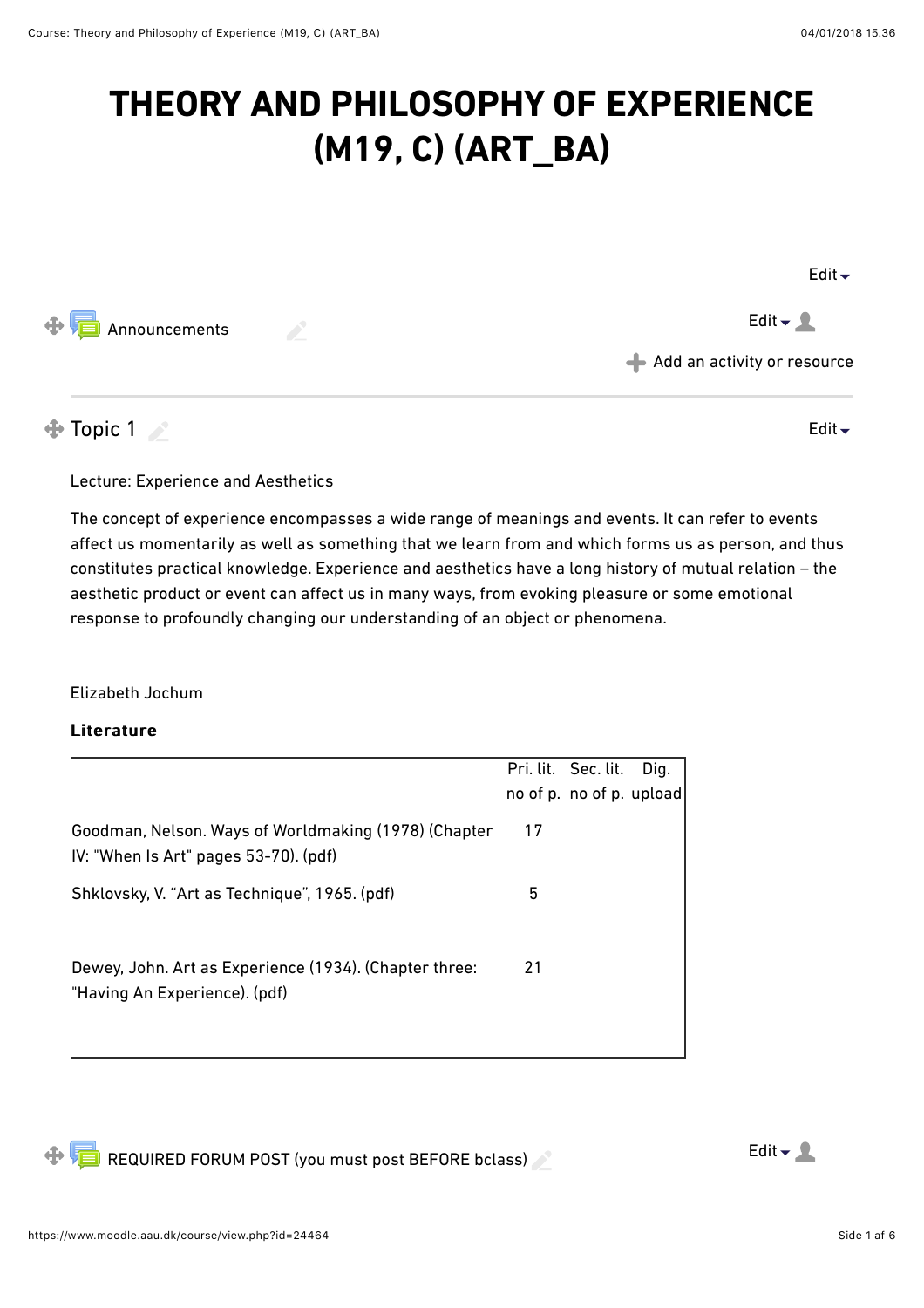Each student is required to post to ONE discussion question that addresses at least one of the readings for the first lesson, before class on Monday (three questions in all, per post). The readings are:

Nelson Goodman, Ways of Worldmaking Shklovsky, V. "[Art as Technique"](https://www.moodle.aau.dk/pluginfile.php/409475/course/section/187679/Shklovsky.ArtasTechnique.pdf), 1965 Dewey, John. [Art as Experience](https://www.moodle.aau.dk/pluginfile.php/409475/course/section/187676/Dewey.ch3.pdf) (1934). (Chapter three: "Having An Experience).

[Add an activity or resource](https://www.moodle.aau.dk/course/view.php?id=24464#)

# $\bigoplus$  Topic 2

[Edit](https://www.moodle.aau.dk/course/view.php?id=24464#) $\overline{\phantom{a}}$ 

#### Lecture: Atmosphere

Atmosphere, or ambiance, is a fundamental concept in aesthetics that characterizes how places and spaces afect us. We may experience a place to be tense, hectic, bright, cozy, etc. This is the matter when we are aware of how places are but we may also be afected without being aware of it. Atmospheres are products of sensorial elements such as the quality of the materials, the diferent smells, the proportions of the spatial elements, etc. Working with atmospheres is very much a matter of becoming aware of these elements.

Elizabeth Jochum

|                                                                                    |     | Pri. lit. Sec. lit.<br>no of p. no of p. upload | Dig. |
|------------------------------------------------------------------------------------|-----|-------------------------------------------------|------|
| Böhme, Gernot "Atmosphere as a Fundamental Concept<br>of a New Aesthetics" (pdf)   | -13 |                                                 |      |
| Berleant A. Berleant A. "Environmental Sensiblity" in<br>Ambiances in Action (pdf) | 4   |                                                 |      |
|                                                                                    |     |                                                 |      |

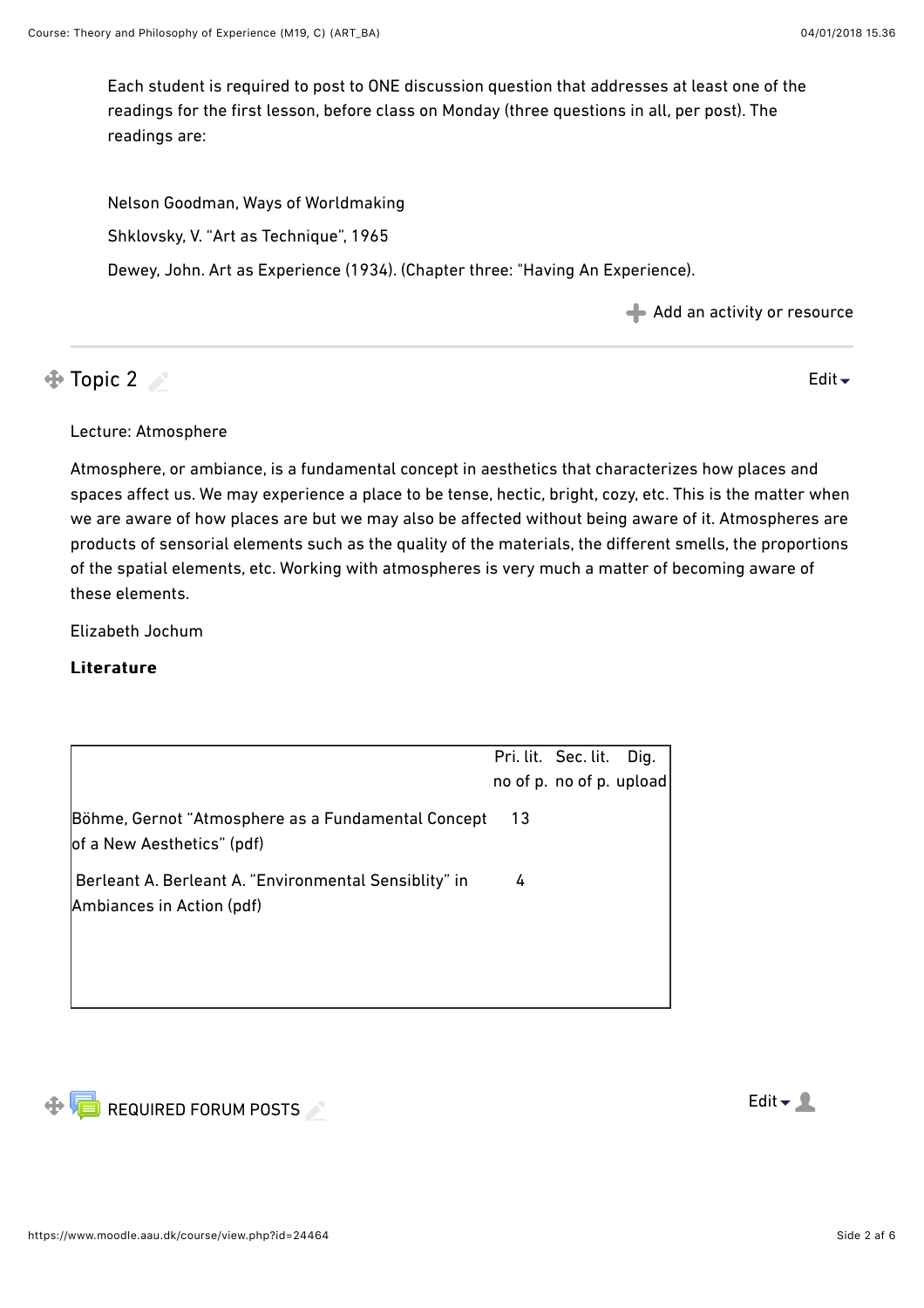[Edit](https://www.moodle.aau.dk/course/view.php?id=24464#) $\overline{\phantom{a}}$ 

Each student is required to post to ONE discussion question that addresses at least one of the readings for the SECOND lesson, before class on Monday (three questions in all, per post). The readings are:

[Böhme, Gernot "Atmosphere as a Fundamental Concept](https://www.moodle.aau.dk/pluginfile.php/409475/course/section/187677/boehme.pdf) of a New Aesthetics" [\(pdf\)](https://www.moodle.aau.dk/pluginfile.php/889328/course/section/314938/boehme.pdf)

 Berleant A. Berleant A. ["Environmental Sensiblity](https://www.moodle.aau.dk/pluginfile.php/409475/course/section/187677/enivonemntal%20sensibilty.pdf)" in Ambiances in Action ([pdf](https://www.moodle.aau.dk/pluginfile.php/889328/course/section/314938/enivonemntal%20sensibilty.pdf))

[Add an activity or resource](https://www.moodle.aau.dk/course/view.php?id=24464#)

# $\bigoplus$  Topic 3

Lecture: Phenomenology of Experience; Technology of Experience

This lecture introduces students to Merleau-Ponty's aesthetics and Phenomenology of Perception. Merleau-Ponty's notion of the lived body (more specifically "one's own body") as the primary site of knowing the world challenged the philosophical tradition of placing consciousness as the source of knowledge. His insight that the body and that which it perceives cannot be disentangled has profoundly impacted theories of perception and experience, and processes of art making.

#### Elizabeth Jochum

#### Literature

|                                                                                                                                                        | Pri. lit. Sec. lit.<br>Dig.<br>no of p. no of p. upload |
|--------------------------------------------------------------------------------------------------------------------------------------------------------|---------------------------------------------------------|
| Mzerleau-Ponty Phenomenology of Perception (pdf)                                                                                                       | 44                                                      |
| McCarthy and Wright. "Technology as<br>Experience" (Chapter 3 "A Pragmatist Approach to<br>Technology as Experience" p. 49-78) (AAU Primo -<br>Online) | 29                                                      |

Lecture Slides [\(pdf](https://www.moodle.aau.dk/pluginfile.php/1119961/course/section/359187/TOE.techasepexerience.Lesson%203%2B4.SP17.pdf))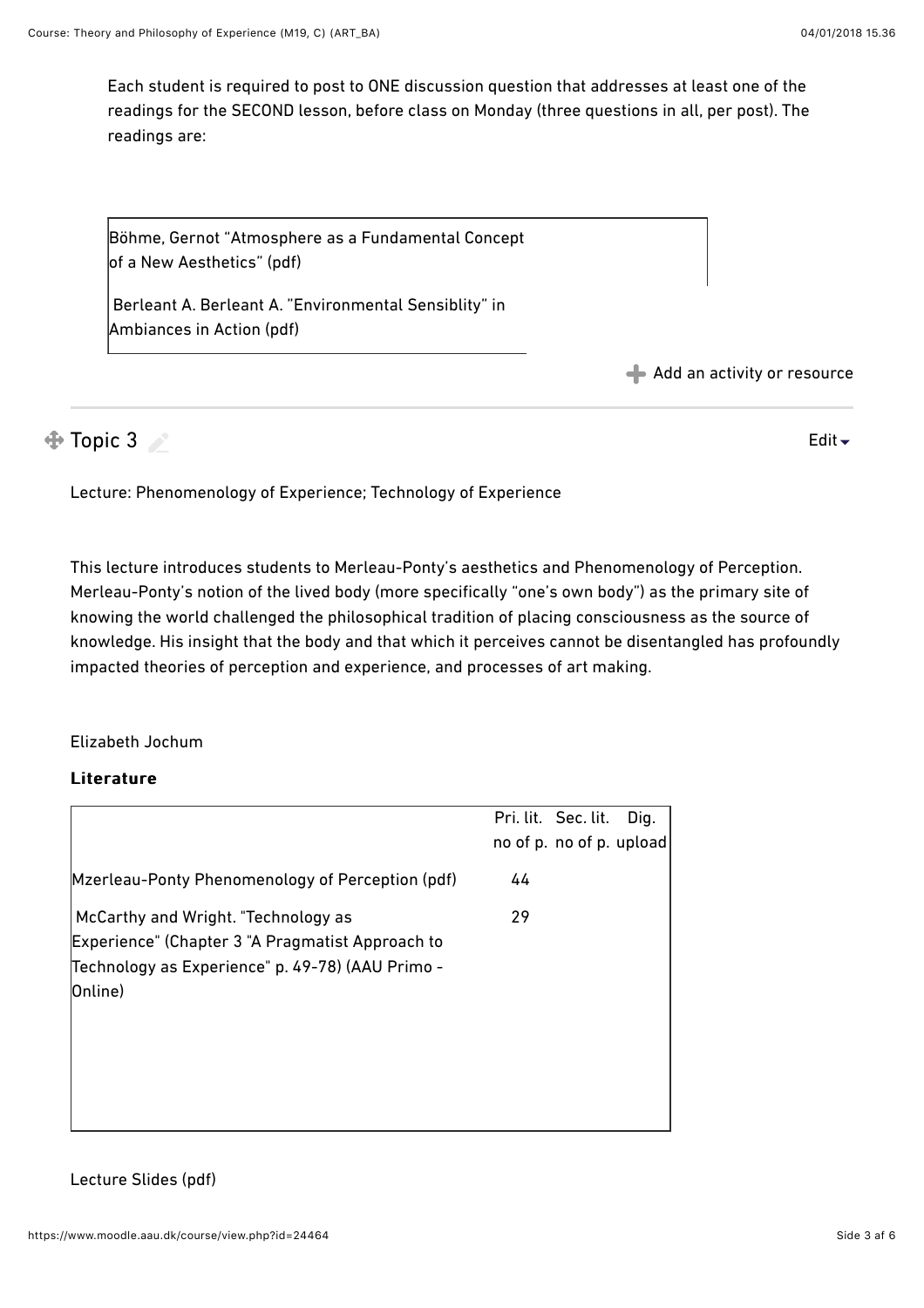[Add an activity or resource](https://www.moodle.aau.dk/course/view.php?id=24464#)

 $\bigoplus$  Topic 4

[Edit](https://www.moodle.aau.dk/course/view.php?id=24464#) $\overline{\phantom{a}}$ 

Lecture: The Performative Turn: Performance, Art, and Installation

 The performative turn is a paradigmatic shift in the humanities and social sciences that has influenced art making and art theory. This lecture considers the relationship between visual art and performance using Michael Fried's landmark 1974 essay "Art and Objecthood" as a point of departure. Fried criticizes the "theatricality" of minimalist art and argues that the focus on presence forces us to consider how the viewer's experience, rather than the relational properties of the work of art, is fundamental to meaning and interpretation. The tension Fried articulates between art and objecthood draws attention to the quality and conditions of reception and perception of the viewer, which have implications for visual art as well as performance.

Elizabeth Jochum

#### Literature

|                                                                              |    | Pri. lit. Sec. lit.<br>no of p. no of p. upload | Dig. |
|------------------------------------------------------------------------------|----|-------------------------------------------------|------|
| Fried, Michael "Art and Objecthood" (pdf)                                    | 10 |                                                 |      |
| Fischer-Lichte, E. "The Transformative Power of<br>Performance", 2008. (pdf) | 17 |                                                 |      |

[Add an activity or resource](https://www.moodle.aau.dk/course/view.php?id=24464#)

## $\bigoplus$  Topic 5

[Edit](https://www.moodle.aau.dk/course/view.php?id=24464#)

Lecture: Sensorial and bodily perspectives on experience

 Insights from somatic practices and other body-oriented perspectives are relevant to the theory and philosophy of experience. The physical body functions as both a physiological and an aesthetic entity, that is, the internal coreporeal experience of one's own body from within. This lecture introduces students to the concept of somaesthetics, an aesthetic theory that addresses the cultivation of the body as an artistic practice, and considers how we can assess individual bodily experiences and tastes in critical terms.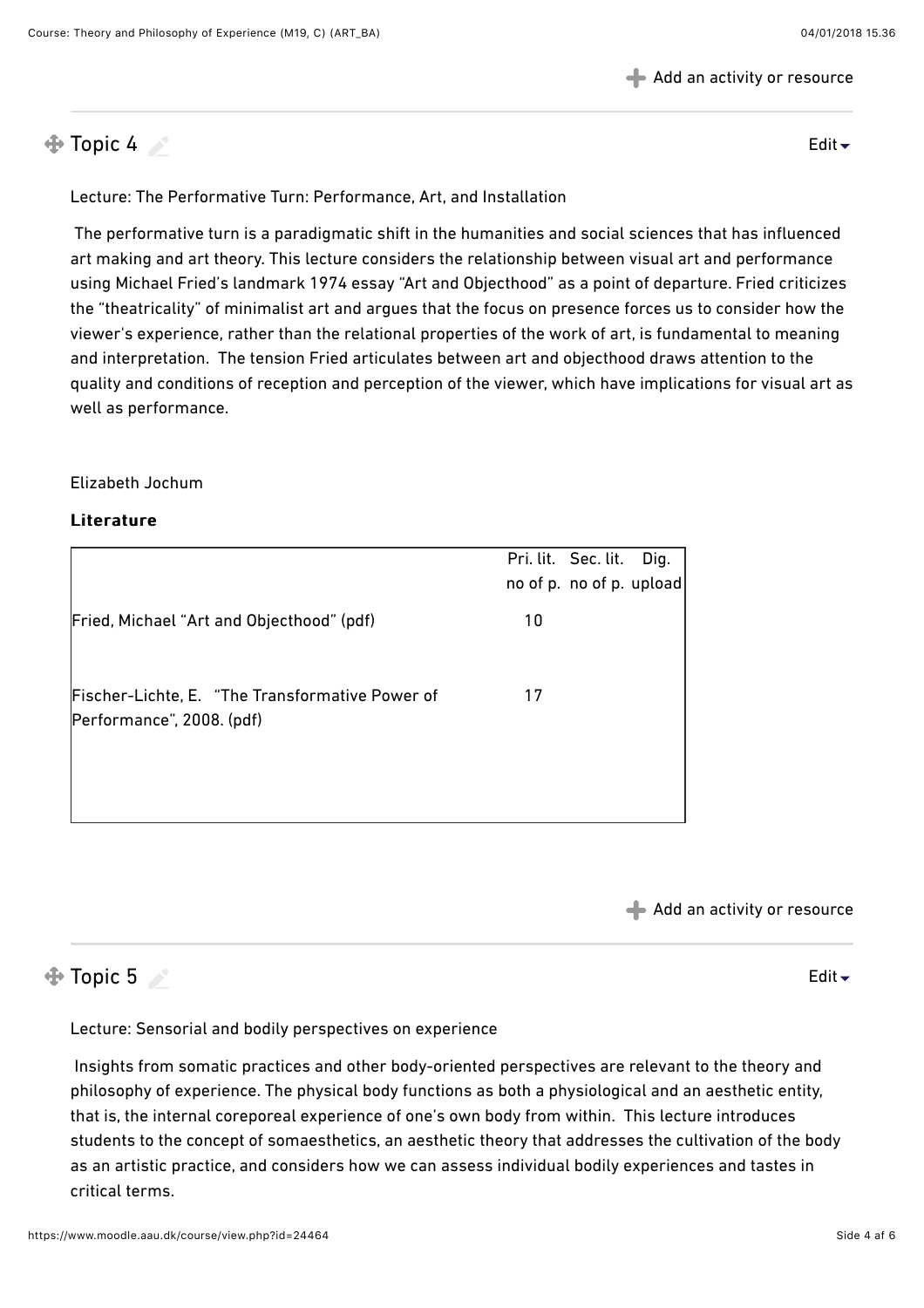#### Elizabeth Jochum

#### Literature

|                                                                                  |    | Pri. Sec.           | Dig. |
|----------------------------------------------------------------------------------|----|---------------------|------|
|                                                                                  |    | lit. lit. no upload |      |
|                                                                                  |    | no of of p.         |      |
|                                                                                  | p. |                     |      |
| Shusterman, R. Pragmatist Aesthetics. Living Beauty, Rethinking Art.             | 14 |                     |      |
| http://www.fau.edu/humanitieschair/pdf/Somaesthetics_A_Disciplinary_Proposal.pdf |    |                     |      |
| Artaud, A. "Theatre of Cruelty." (pdf)                                           | 34 |                     |      |
|                                                                                  |    |                     |      |
|                                                                                  |    |                     |      |
|                                                                                  |    |                     |      |

#### Lecture Slides [\(pdf](https://www.moodle.aau.dk/pluginfile.php/1119961/course/section/359189/somaesthetics.artaud.pdf))

[Add an activity or resource](https://www.moodle.aau.dk/course/view.php?id=24464#)

### $\bigoplus$  Topic 6

[Edit](https://www.moodle.aau.dk/course/view.php?id=24464#) $\div$ 

Lecture: Phenomenology of the Virtual and Digital Aesthetics

Computer software and hardware, coupled with revolutions in animation and CGI programs have given rise to a special species of generative art and performance. Many of these works exist only in the virtual environments and have interactive or generative components. Cyberart be produced programmatically by applying a set of design rules to a natural or preexisting process, enabling the program to produce a few million such "works of art" in a minute. This lecture explores features of cyber and virtual art and networked/cyber performance as experience, considering how these works of art function from both semiotic and phenomenological perspectives.

#### Elizabeth Jochum

|                                                                              |     | Pri. lit. Sec. lit. Dig. |  |
|------------------------------------------------------------------------------|-----|--------------------------|--|
|                                                                              |     | no of p. no of p. upload |  |
| Blau, H. "Virtually Yours: Presence, Liveness, Lessness",<br> 2007. (pdf)    | -14 |                          |  |
| Wilson-Smith, M. The Total Work of Art: From Bayreuth to<br>Cyberspace (pdf) | 36  |                          |  |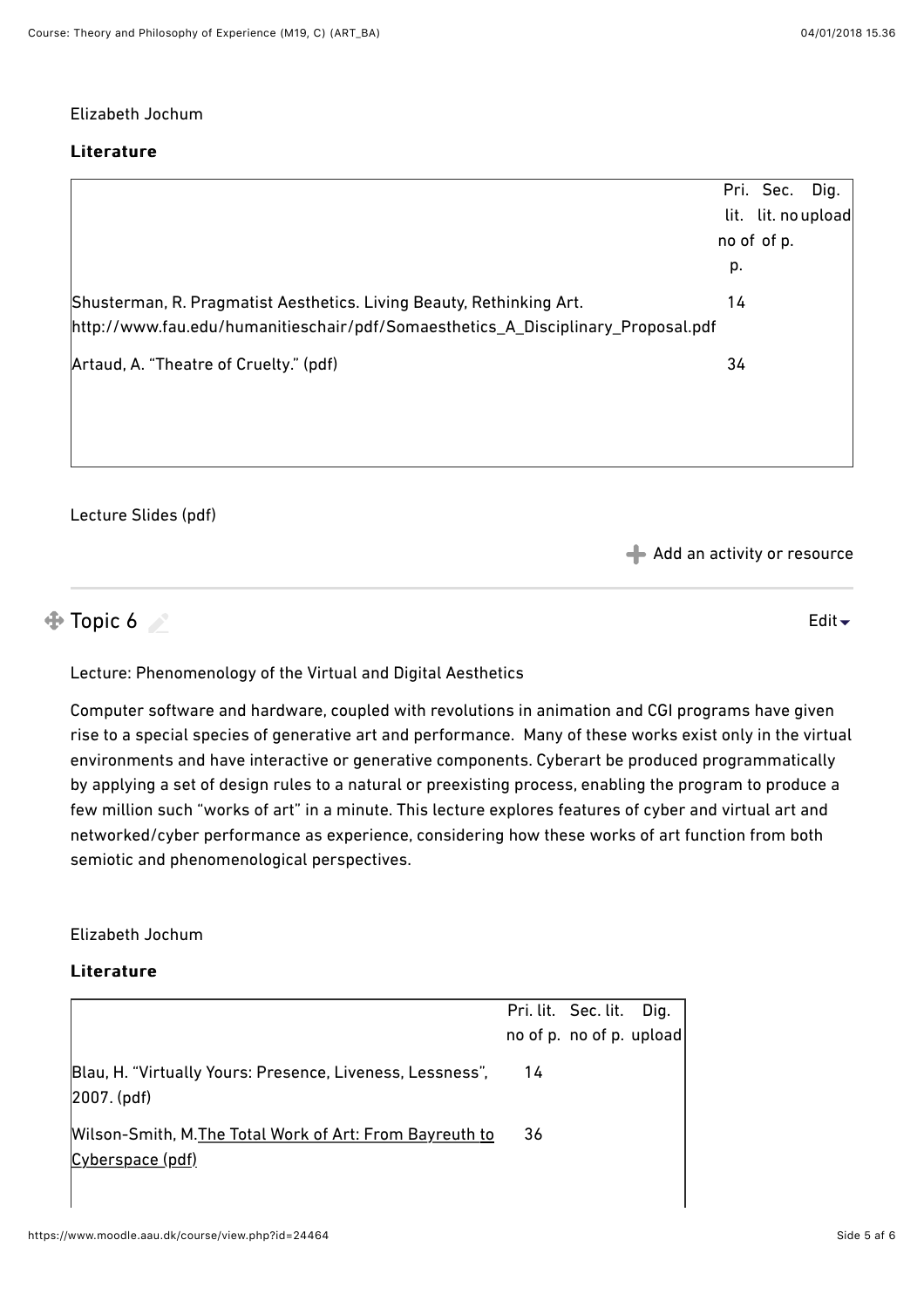Latham, William. The Emergence and Growth of Evolutionary Art ([pdf](https://www.moodle.aau.dk/pluginfile.php/1119961/course/section/359190/latham.emergence.folleymarie.lambert.pdf))

20

[Add an activity or resource](https://www.moodle.aau.dk/course/view.php?id=24464#)

[Add topics](https://www.moodle.aau.dk/course/changenumsections.php?courseid=24464&insertsection=0&sesskey=ljCft9ryf1§ionreturn=0)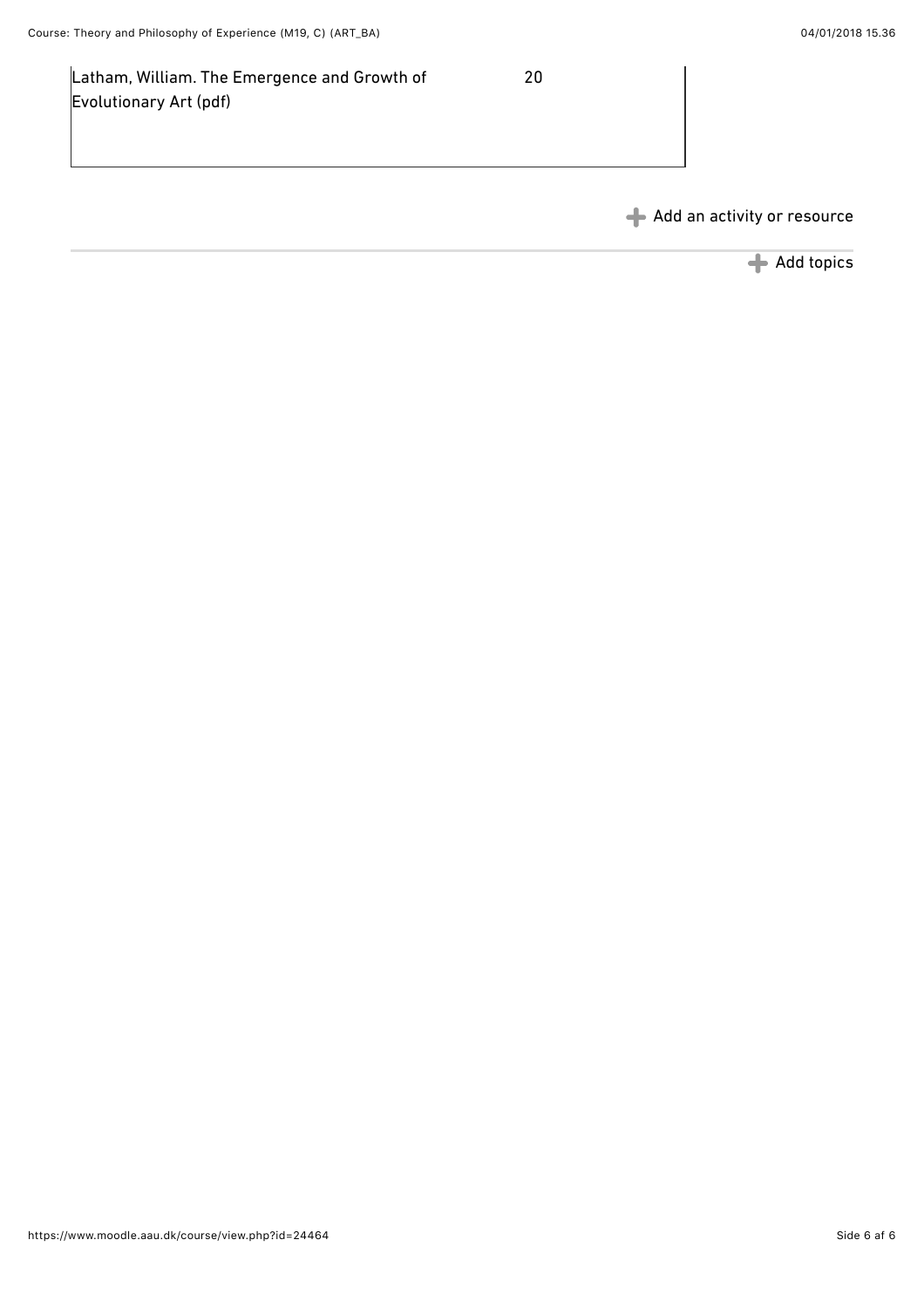# **PROGRAMMING IV (M19, C) (ART\_BA)**

## [General](https://www.moodle.aau.dk/course/view.php?id=24463#) **Source**

[Edit](https://www.moodle.aau.dk/course/view.php?id=24463#) $\sim$ 

The purpose of this course is to introduce techniques in image and video processing that can be used in programming real-time interactive systems. Specifically, the course will focus on the mapping of visual information into artistic representations. The course will be workshop based where students will be introduced to a topic and then work in small groups on a related exercise. The course is meant to complement Performance Technologies II in providing basic knowledge about programming performance-based and interactive artworks.

The primary tool used for the course will be the OpenCV computer vision library (http://opencv.org). The main sources of information will be the following as they are the most up-to-date:

"OpenCV API Reference", <http://docs.opencv.org/modules/refman.html>

"OpenCV Tutorials",<http://docs.opencv.org/doc/tutorials/tutorials.html>

OpenCV for Processing Reference:<http://atduskgreg.github.io/opencv-processing/reference/>

| $\oplus$ <b>Announcements</b>    | $\mathcal{L}^{\mathcal{L}}$ | Edit $\blacktriangleright$ 2                     |
|----------------------------------|-----------------------------|--------------------------------------------------|
| $\bigoplus$ Announcements        | <b>Contract Contract</b>    | Edit $\sim 22$                                   |
| $\bigoplus$ Test Data            |                             | Edit $\blacktriangleright$                       |
| $\bigoplus$ Processing Reference |                             | Edit $\blacktriangleright$                       |
| $\bigoplus$ test video           |                             | Edit $\overline{\phantom{a}}$                    |
|                                  |                             | $\blacktriangleleft$ Add an activity or resource |

# $\bigoplus$  Image Processing

[Edit](https://www.moodle.aau.dk/course/view.php?id=24463#) $\div$ 

Basic ways of manipulating images including blur, edge detection, other convolution-based filters, and median filtering.

Literature: Smith, S. W. (2011). "The Scientist and Engineer's Guide to Digital Signal Processing", Chapter 23: Image Formation & Display: Digital Image Structure, [http://www.dspguide.com/ch23/1.htm.](http://www.dspguide.com/ch23/1.htm)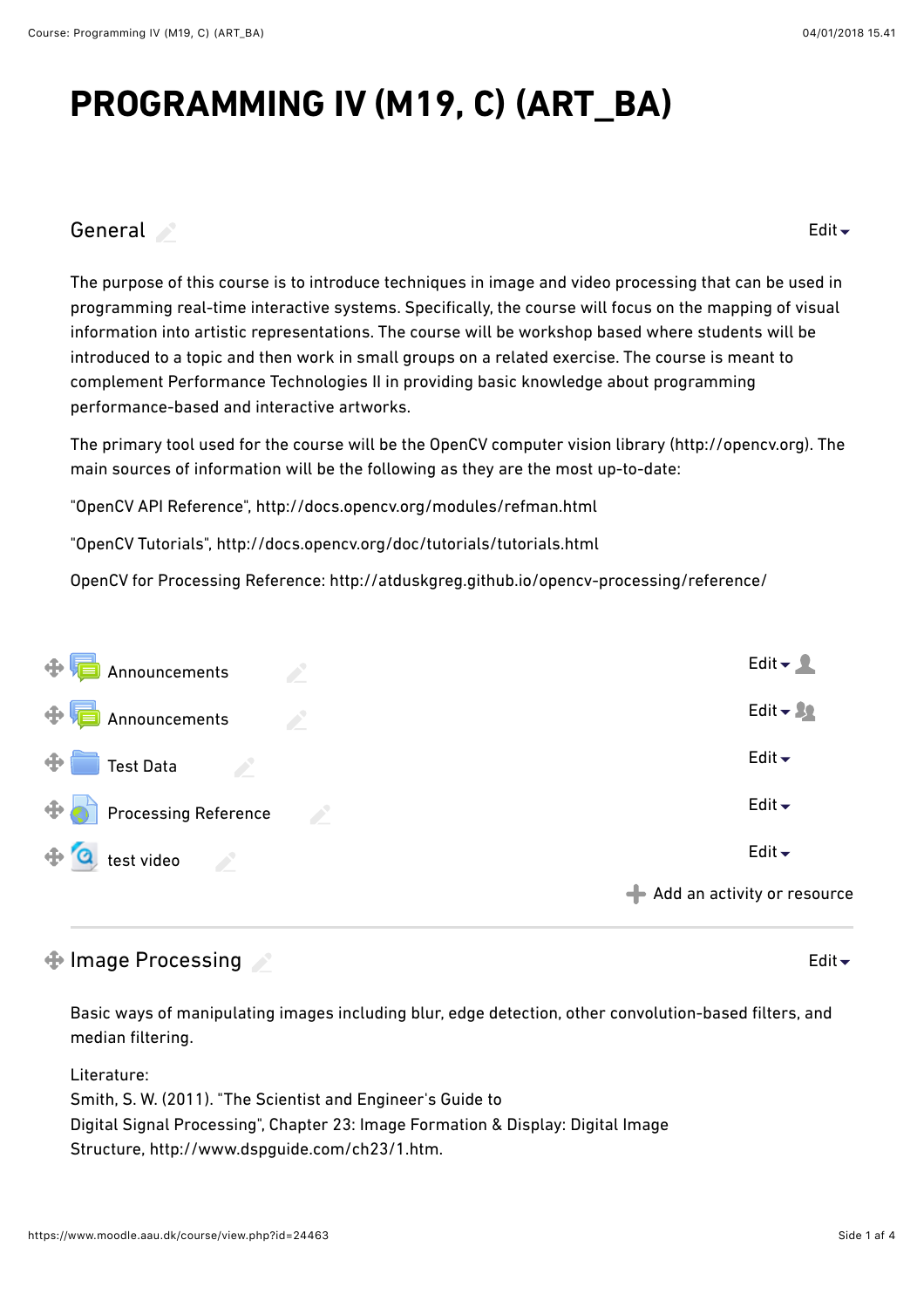| Smith, S. W. (2011). "The Scientist and Engineer's Guide to<br>Digital Signal Processing", Chapter 24: Linear Image Processing: 3x3 Edge<br>Modification, http://www.dspguide.com/ch24/2.htm.                    |                               |
|------------------------------------------------------------------------------------------------------------------------------------------------------------------------------------------------------------------|-------------------------------|
| Reference:<br>http://docs.opencv.org/modules/imgproc/doc/filtering.html<br>http://docs.opencv.org/doc/tutorials/imgproc/erosion_dilatation/erosion_dilatation.html<br>http://www.imagemagick.org/Usage/convolve/ |                               |
| Convolution<br>figure: https://developer.apple.com/library/ios/documentation/Performance/Conceptual/vlmage/Art/ke                                                                                                |                               |
| Lecture Slides                                                                                                                                                                                                   | Edit $\overline{\phantom{a}}$ |
| <b>Hidden from students</b>                                                                                                                                                                                      |                               |
|                                                                                                                                                                                                                  | Add an activity or resource   |
| <b>♦ Video Capture</b>                                                                                                                                                                                           | Edit $\overline{\phantom{a}}$ |
| Displaying video from files and cameras. Time-based video effects including feedback and motion<br>detection.                                                                                                    |                               |
| movietest                                                                                                                                                                                                        | Edit $\overline{\phantom{a}}$ |
| <b>Hidden from students</b>                                                                                                                                                                                      |                               |
| faceCopy                                                                                                                                                                                                         | Edit $\overline{\phantom{a}}$ |
| <b>Hidden from students</b>                                                                                                                                                                                      |                               |
| faceSwap<br>a de la                                                                                                                                                                                              | Edit $\blacktriangleright$    |
| <b>Hidden from students</b>                                                                                                                                                                                      |                               |
| Lecture Slides                                                                                                                                                                                                   | Edit $\blacktriangleright$    |
| <b>Hidden from students</b>                                                                                                                                                                                      |                               |
|                                                                                                                                                                                                                  | Add an activity or resource   |
| $\bigoplus$ Optical Flow                                                                                                                                                                                         | Edit $\overline{\phantom{a}}$ |

Estimation of apparent motion in visual scenes using optical flow.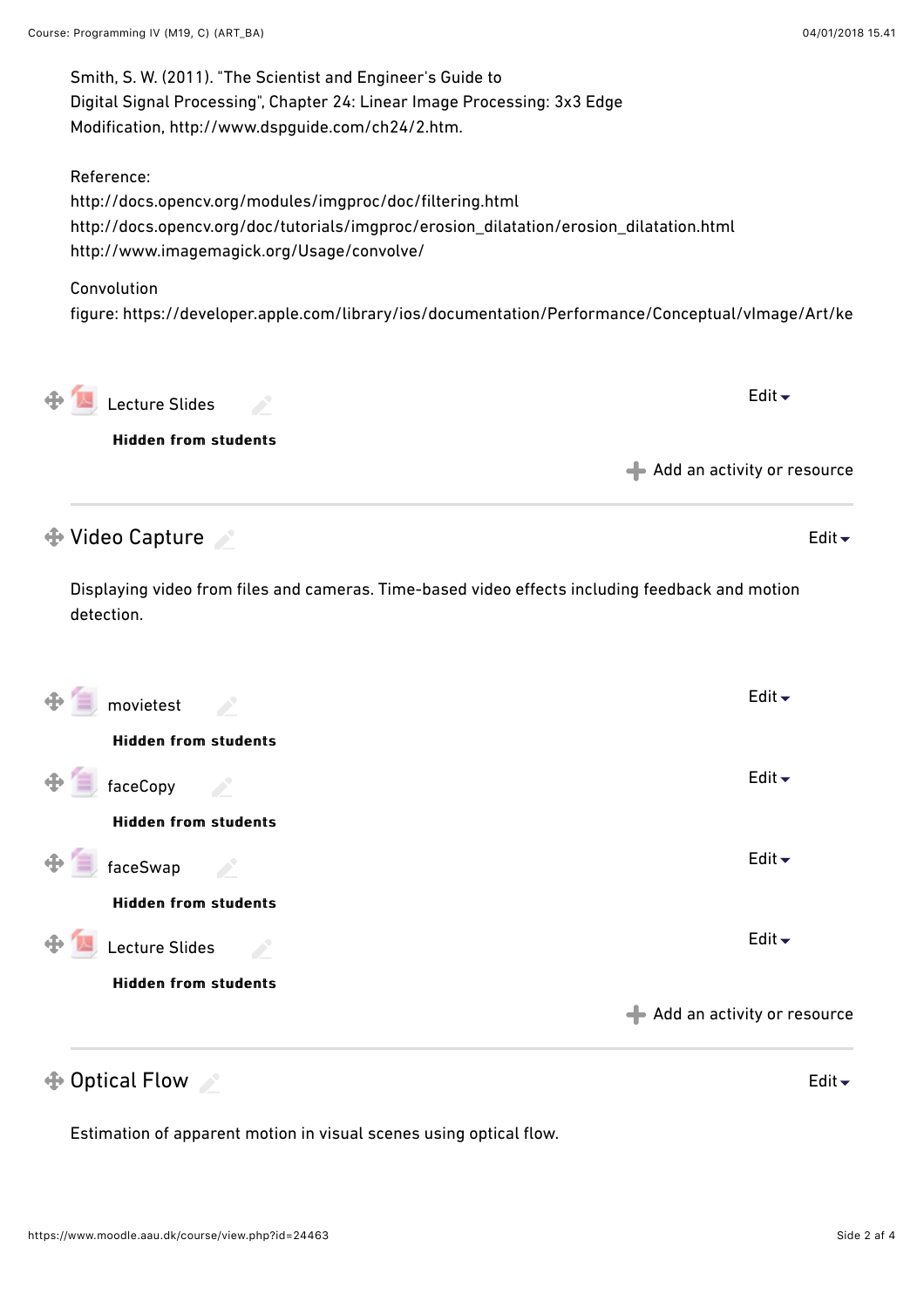#### Literature:

"Optical flow - Wikipedia, the free encyclopedia", [http://en.wikipedia.org/wiki/Optical\\_flow](http://en.wikipedia.org/wiki/Optical_flow)

Further study:

Shah, M. 2012. "UCF Computer Vision Video Lectures 2012: Lecture 6 - Optical Flow", https://www.youtube.com/watch?v=5VyLAH8BhF8

https://www.youtube.com/watch?v=TbJrc6QCeU0 https://www.youtube.com/watch?v=JlLkkom6tWw

 $\clubsuit$ **[Lecture Slides](https://www.moodle.aau.dk/mod/resource/view.php?id=703446)** 

**Hidden from students** 

[Edit](https://www.moodle.aau.dk/course/view.php?id=24463#)  $\overline{\phantom{a}}$ 

[Edit](https://www.moodle.aau.dk/course/view.php?id=24463#)

[Add an activity or resource](https://www.moodle.aau.dk/course/view.php?id=24463#)

# $\bigoplus$  Blob Detection

Identifying regions of similarity using blob detection.

Reference:

http://docs.opencv.org/modules/features2d/doc/common\_interfaces\_of\_feature\_detectors.html#simplel

"Blob Detection Using OpenCV",<http://www.learnopencv.com/blob-detection-using-opencv-python-c/>

Further study:

"Blob Detection", <http://www.labbookpages.co.uk/software/imgProc/blobDetection.html>

"ACCESS - an interactive art installation by Marie Sester"